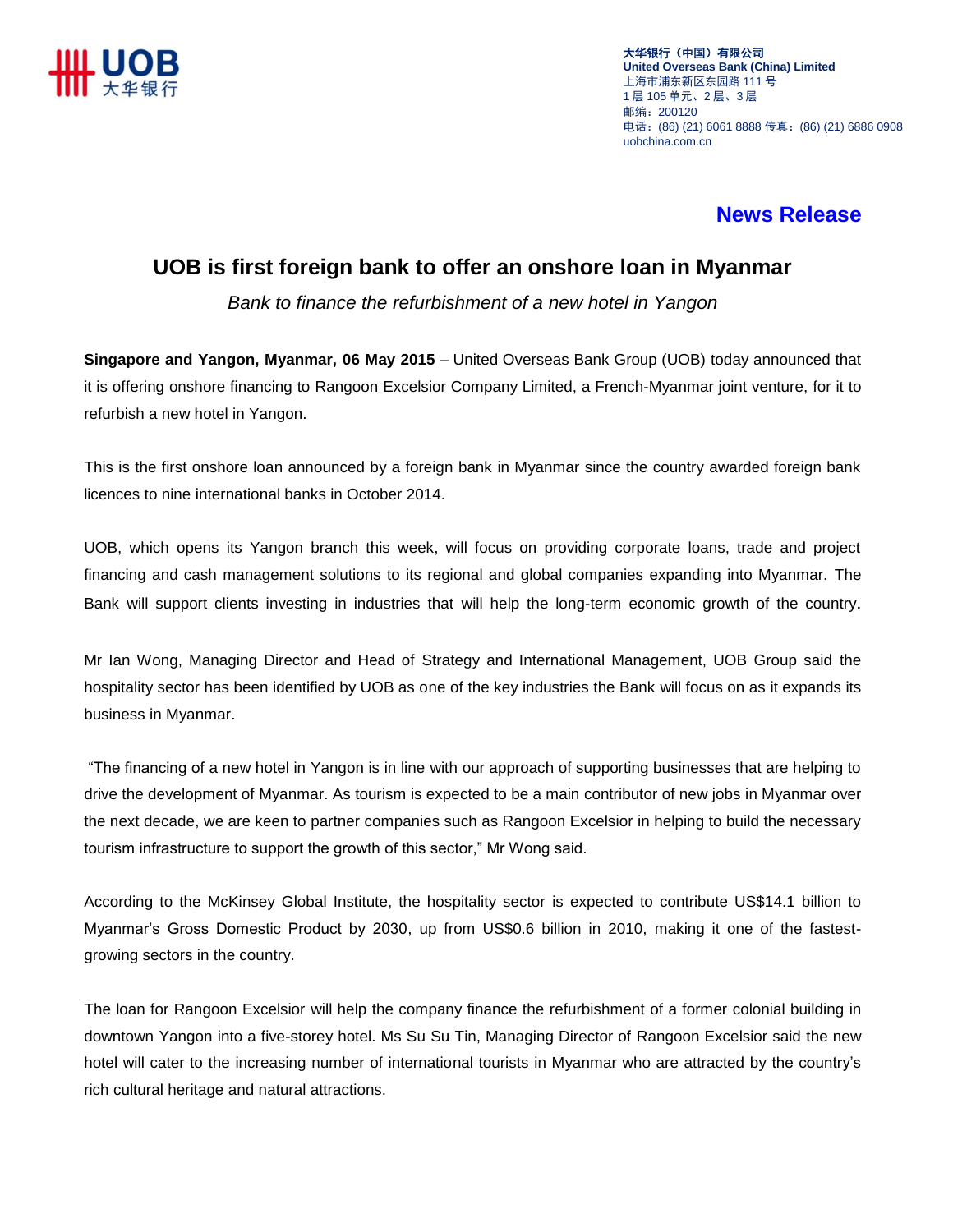

大华银行(中国)有限公司 **United Overseas Bank (China) Limited** 上海市浦东新区东园路 111 号 1 层 105 单元、2 层、3 层 邮编:200120 电话:(86) (21) 6061 8888 传真:(86) (21) 6886 0908 uobchina.com.cn

"This is a significant milestone for us and UOB has been instrumental to this project. As Myanmar transforms economically, we hope this hotel project can help preserve a piece of Yangon's history for the tourists and the people of Myanmar. For us, Myanmar is a long-term investment and we hope to be able to work closely with UOB as we expand our business in the country," Ms Su Su Tin said.

## **Supporting strong foreign direct investment into Myanmar**

UOB expects to provide several more onshore loans within the first month of its Yangon branch opening for its regional and multinational clients from across the Bank's network in sectors such as manufacturing, hospitality and infrastructure. These loans will help finance the set-up of factories, retail shops and hotels.

Mr Wong said the strongest interest in Myanmar is coming from its clients in Hong Kong, Singapore and Thailand. This is in line with findings from the *UOB Asian Enterprise Report 2014<sup>1</sup>* which shows that businesses from Hong Kong are the keenest to expand into Myanmar (31 per cent), followed by those in Thailand (28 per cent), mainland China (26 per cent), and Singapore (21 per cent).

"Since the opening up of Myanmar's economy two years ago, we are seeing many of our clients' interests in Myanmar turning into real investment. In our pipeline of deals, we have foreign direct investment coming from various regions, from Asia to Europe. This shows that Myanmar is becoming part of the expansion and investment plans of Asian and global companies," Mr Wong said.

Companies that are interested to expand into Myanmar can draw on the strengths of UOB's Foreign Direct Investment (FDI) Advisory Unit which provides companies with access to UOB's full suite of corporate banking products and long-established regional network.

UOB is the only bank in Asia to have established nine dedicated FDI Advisory Units across the region to help companies realise their regional ambitions across markets. In 2013, UOB became the first foreign bank to establish a Foreign Direct Investment Advisory Unit in Myanmar to help its clients explore business opportunities in the country.

 1 The *UOB Asian Enterprise S*urvey 2014 was completed in late 2014. A total of 1,024 Asian enterprises from mainland China, Hong Kong, Indonesia, Malaysia, Singapore and Thailand were surveyed to understand how they viewed challenges and opportunities in the region as well as their plans for growth.